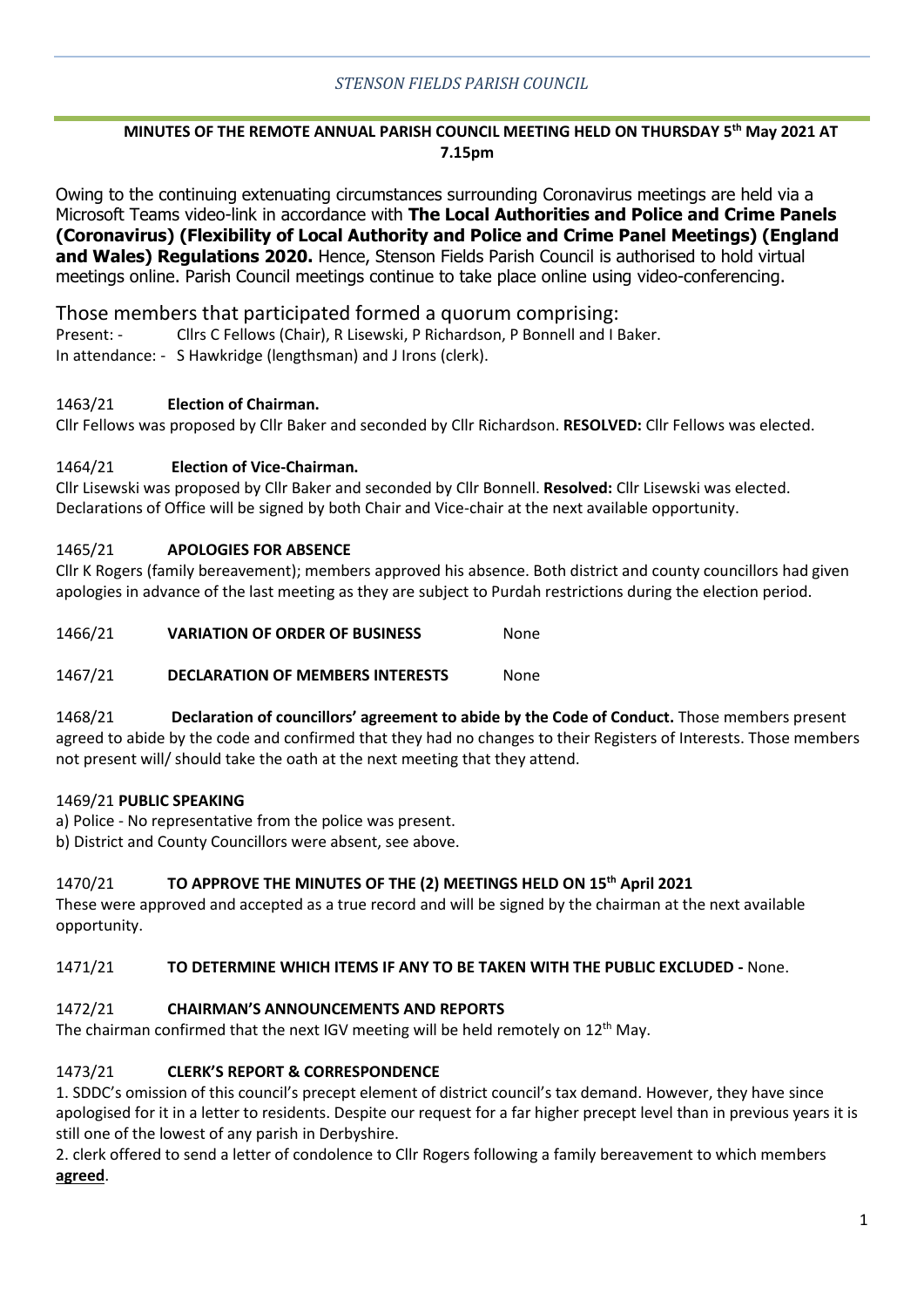### 1474/21 **Appointment of members to Committees & Sub Committees, working parties and/or external bodies.**

1. Cllr Fellows is a Governor at the Primary School and therefore liaises between it and the parish council. If permitted by the School, he may provide reports emanating from Governor's Meetings.

2. Cllr Rogers will attend the local health committee (although to be confirmed due to the councillor's absence tonight).

- 3. The Finance Group to comprise Cllrs Fellows, Lisewski, Dhillon and Richardson.
- 4. Safer Neighbourhood Meetings: all members.
- 5. Infinity Garden Village meetings: Cllrs Fellows and Lisewski

### 1475/21 **Matters for Decision or Discussion:**

a) Police Issues/Speed Limits/Road Safety. Cllr Bonnell noted that speeding cars and errant parking at the school remain, especially on Goathland Road. The school addresses these by speaking to parents and the police are aware. Cllr Lisewski highlighted parked cars on the pavement at Stenson Fields Farm. The police were informed but took no action. Clerk to raise this with Highways and SDDC.

Excessive numbers of cars park on the pavement at Stenson Road, Stenson village. CCllr Atkin told the police who advised that unless the pavement is blocked or the road has a parking restriction on it, there is nothing they can do. The county council was informed but replied to say that it would '*support at the requests of both the Parish Council and Derbyshire Police for parking restrictions along the frontage to Stenson House to allow enforcement action which at the moment is not possible. Warning notices have been displayed on the vehicles with no effect. We would welcome immediate action to place either yellow or Red lines on this section and ask that you liaise with the police to discuss any outcomes with some urgency'.* 

b) Saxon Gate at Newton Village Development, Stenson Road. Cllr Lisewski noted that the sluice gate at the balancing pond has been raised to its previous level resulting in the water level having increased. That said, it remains below the required level. He rues the absence of response to our request of SDDC over whether completion of the outstanding issues at the Community Centre has been conducted and the fire risk assessment updated. Clerk to ask DCllr Shepherd to pursue.

c) Lengthsman Scheme. Steve Hawkridge reported the following:

- The faulty baby-swing at Ledbury Chase reported in the last meeting has now been fixed.
- Jane Hawkridge removed graffiti on the slide and would like a graffiti-removal kit from SDDC to remove that on the kickboard. Clerk asked for this but will do so again.
- Biffa has not collected waste at the bins in the school grounds and Steve believed around 50 bags of litter await removal. Clerk to pursue and to remind Biffa to collect between 10-11am at the half-term holiday on Monday 31<sup>st</sup> May.

d) Environmental issues (Biffa, trees, bulbs, bins etc) including reply from SDDC over the fly-tipped waste on embankment along Stenson Road. SDDC confirmed that it is powerless to act. Clerk then asked CCllr Atkin whether Highways would remove the waste and awaits a reply. Clerk to pursue him now that elections are over. Cllr Baker reported 2 rotted and leaning lamppost standards on either side of Wragley Way; clerk to ask Highways whether this is intentional and if not, for a repair/ replacement. Cllr Richardson noted that the dog bin on the Stenson Road railway bridge is leaning and may need repair soon; members to monitor.

Clerk told Highways about the following:

- Overhanging hedges: The poor visibility for drivers on Stenson Road, both near the balancing pond and at the junction of Pilgrims Way, opposite Merevale Way. Clerk has already asked Highways for the trimming of these hedges but sent a reminder. However, it is doubtful this will be done until the end of the bird-nesting season later in the year.
- Shallow pothole on the Grampian Way traffic roundabout. Highways carried out a temporary repair, but the clerk asked for more a substantial infill. Since then, Highways has made another temporary repair.
- Tree roots are protruding through the pavement at Quantock Close Wragley Way and Beaufort Road Wragley Way; clerk asked Highways to repair but this has yet to be done. Steve Hawkridge will monitor and should this get worse i.e. dangerous, then the clerk will inform CCllr Atkin to request an urgent repair.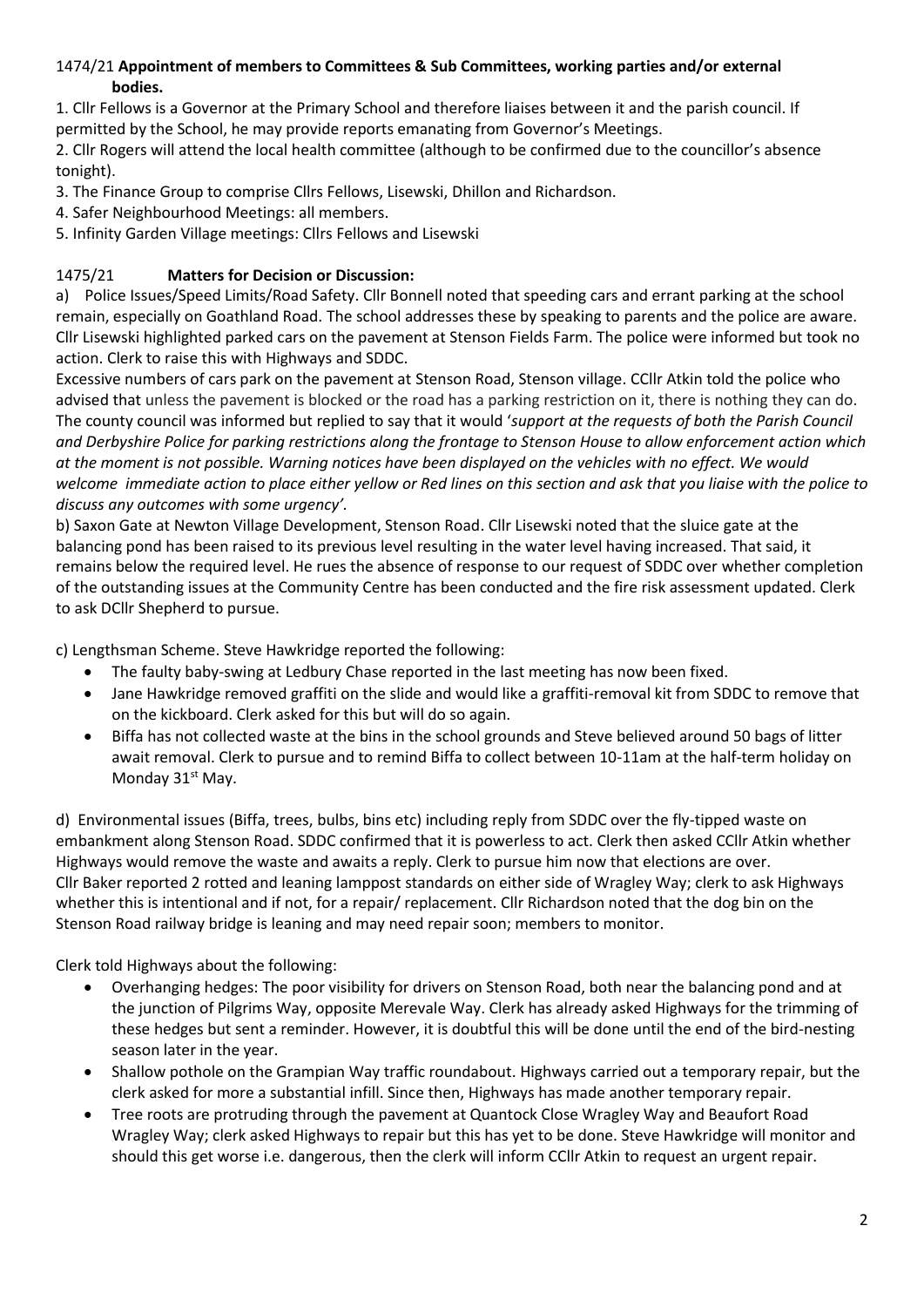e) Outcome of the meeting(s) with SDDC over the Ledbury Chase fencing/ play equipment (if held). Not held but SDDC now prefers installation of play equipment to fencing. Clerk to ask them for a definitive list of its preferences/ requirements which is essential before any further progress can be made.

f) to approve the 2020/21 internal audit report. **Resolved:** agreed. Clerk to send to the chairman the internally audited accounts for his signature whereupon, on receipt, the clerk will sign. On completion this will be minuted as follows:

1476/21 Annual Governance Statement;

1477/21 Annual Accounting Statement.

# 1475/21 (continued)

g) Annual review of the council's policies. **Resolved:** no amendments to existing policies. The Coronovirus regulations amendment introduced to the standing orders last year will be removed once council resumes face-to-face meetings.

h) To consider renewal of the lengthsmens' DBS checks**. Resolved:** agreed.

i) To pass a resolution to cancel 6 outdated cheques showing in the accounts. **Resolved:** agreed.

j) to decide a date on which to hold the June meeting. **Resolved:** Clerk to enquire whether the school room is available for a public meeting on 24<sup>th</sup> June 2021. In the meantime, we will monitor any changes to the lockdown restrictions. Clerk to complete and send a NALC template letter to the government requesting an extension to…

1478/21 – Cllr Lisewski left the meeting at 8.20pm due to feeling unwell.

## 1479/21 **PLANNING**

### **Applications**

DMPA/2021/0565- The erection of an extension at 4 Silverton Drive, Stenson Fields. **Resolved:** no objection. DMPA/2021/0650 - The erection of extensions at 28 Zetland Crescent, Stenson Fields. **Resolved:** to comment that we are concerned that the side and rear extensions reduce garden space to below fifty percent, which should not occur under Permitted Development Status

DMPA/2021/0654 - Amended scheme to previously approved DMPA/2020/0823 for the erection of a proposed annexe at 17 Derwent Drive, Stenson Fields. **Resolved:** no objection.

## **Decisions.**

DMPA/2021/0366 – erection of side & rear extensions at 26 Glenmore Drive, Stenson Fields. Approved subject to conditions.

DMOT/2021/0138 - The pruning of an oak tree covered by South Derbyshire District Council Tree Preservation Order no. 346 at 20 Glenmore Drive, Stenson Fields. Approved subject to conditions.

DMPA/2021/0393 - The erection of extensions at 3 Pilgrims Way, Stenson Fields. Approved subject to conditions.

## 1480/21 **FINANCE**

a) Accounts for payment were **approved** (to be paid via internet bank transfer):

| <b>Refere</b>       | Payee-                                                              | Total £ |
|---------------------|---------------------------------------------------------------------|---------|
| nce                 |                                                                     |         |
| 5 <sup>th</sup> May | J Irons – Clerk's salary 4 weeks to $9TH$ April                     | 824.08  |
| 5 <sup>th</sup> May | J Irons - clerk's expenses March - April*                           | 63.00   |
| 5 <sup>th</sup> May | J Hawkridge - Lengthsman pay 3 weeks (incl expenses) * to 9th April | 193.70  |
| 5 <sup>th</sup> May | S Hawkridge - Lengthsman pay 3 weeks to 9th April                   | 173.75  |
| 5 <sup>th</sup> May | HMRC -J Irons; NI April - May                                       | 47.93   |
| 5 <sup>th</sup> May | DCC - clerk's pension return in May                                 | 216.73  |
| 5 <sup>th</sup> May | BHIB $-$ insurance 2021/22                                          | 436.81  |
| 5 <sup>th</sup> May | Brian Wood - internal audit 2020/21                                 | 85.00   |
|                     | <b>TOTAL</b>                                                        | 2041.00 |

\*clerk's expenses comprise the following:

*Shardlow to Breaston & return (10 miles at 0.65p per mile) on 20th April (£6.50) to deposit account books to auditor £6.50*

*Shardlow to Mickleover & return (38 miles at 0.65p per mile) on 22nd April (£6.50) to collect account books to auditor (without success) £24.70*